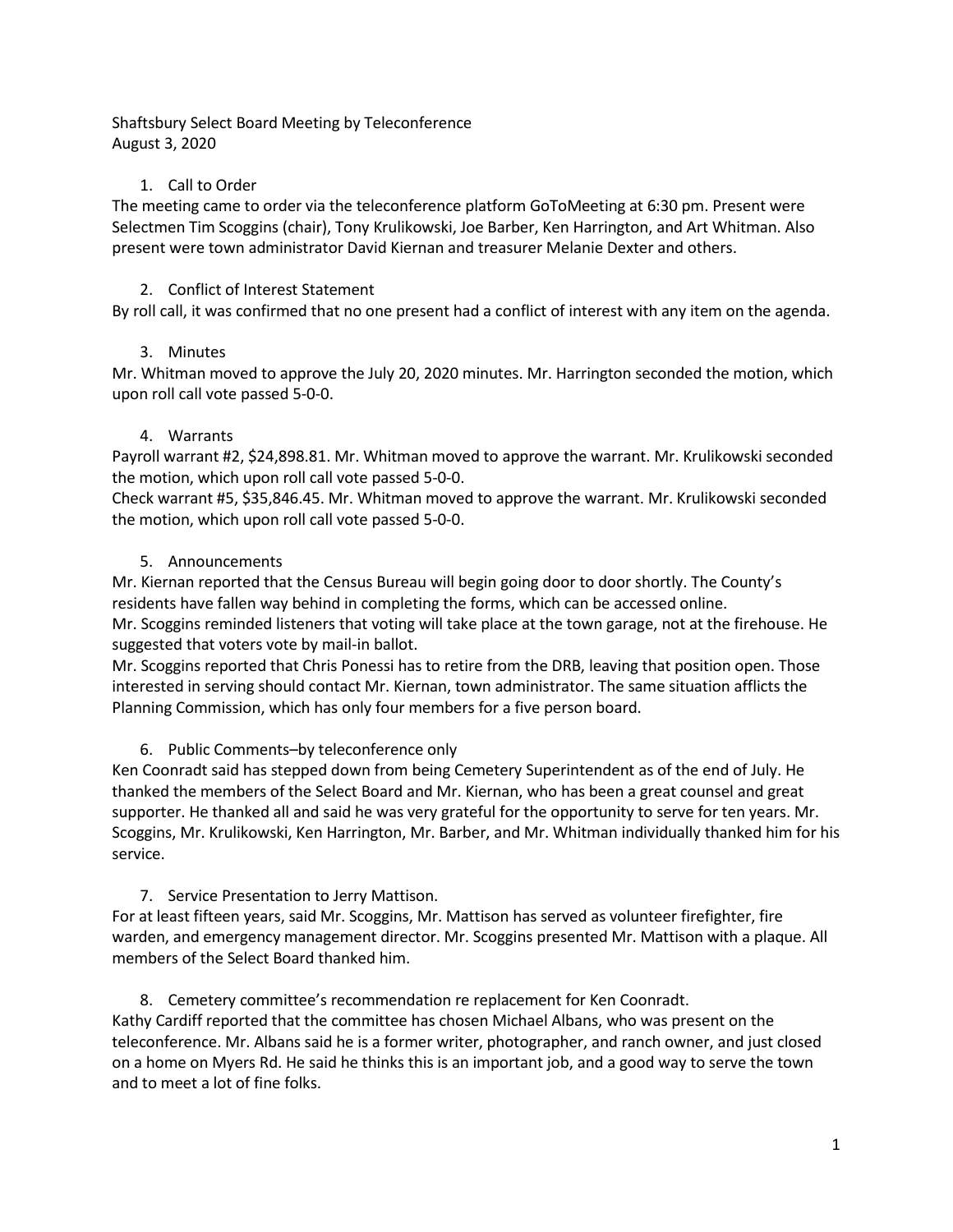Mr. Whitman moved to appoint Michael Albans as Cemetery Superintendent. Mr. Harrington seconded the motion, which upon roll call passed 5-0-0. Mr. Coonradt said he wholeheartedly supports Mr. Albans's selection.

#### 9. Treasurers Report.

Melanie Dexter reported that prebates are coming in at the usual rate. The cash situation is a little overstated because of the payment to N. Bennington. We still don't have a grand list, but as soon as we have it she will get the tax bills out. She paraphrased a memo she shared regarding waiving the late homestead filing fee, and said the biggest argument against it is that it is meant to attract attention and may result in taxpayers suffering more than they would have. Mr. Whitman moved to waive the penalty for late filing of homestead exemption. Mr. Harrington seconded it. Mr. Whitman said it was not a good idea to waive it, to switch back and forth. And filing the exemption does not have to take place concurrently with filing income tax; it can be filed anytime. Mr. Scoggins agreed: everyone had plenty of time to get this done, and it has been proven to be an incentive to getting it done. Mr. Krulikowski agreed. Upon roll call vote, the motion failed 0-5-0. The penalty will not be waived.

#### 10. Emergency management update

The Town and now the State have passed a mask mandate. Mr. Scoggins noted that each town will receive free cloth face masks from the state, the number equal to about one-quarter the town's population. Mr. Whitman left a box of paper masks at Paulins, so the owner could give them out to anyone lacking one. A pop-up virus test will be held in Bennington on August 10. Attendees must register on-line.

#### 11. Communications Union District

Mr. Scoggins reminded listeners that 12 towns in the county have formed a district; it has received a grant to do a feasibility study; has received a \$10,000 donation from the Vermont Community Foundation; and has received for a Covid relief grant to accelerate plans to implement broadband. The CUD will probably do a pole assessment, a necessary first step in improving broadband. The CUD has also been signed a "teaming" agreement with the internet company Tilson about partnering to bid for federal funds totaling \$16 billion. The funds will be released this year through the FCC to help construct broadband around the nation. An association of CUDs meets weekly. A new state program will give up to \$3000 to help families connect to existing services.

### 12. DPW report

Mr. Kiernan reported the crew continues to work on the Flats on Murphy Hill Rd. and have worked at Peters Flats. Tinkham at Four Corners will get new culverts. Grading will be done as necessary. Slope failures along White Creek Rd. were corrected last week, as was the bump. The crew will be preparing the garage for the election next week. An online link for the auction of DPW equipment will be put on line. The old garage was tested for asbestos. The high-priority Howard Park drainage project will be going out to bid shortly, with the board's permission. Mr. Harrington moved to put the Howard Park project out to bid with the designs in hand. Mr. Whitman seconded the motion. Mr. Harrington wondered whether the road crew could do some of the work; Mr. Kiernan replied only to the detriment of caring for the road system. Upon roll call vote, the motion passed 5-0-0.

#### 13. Renaming of Cleveland Avenue Park

Deena Ruege said the Recreation Committee would like to change the name of the Village Park to the Cleveland Avenue Park. Mr. Whitman moved to change the name of what is now called Village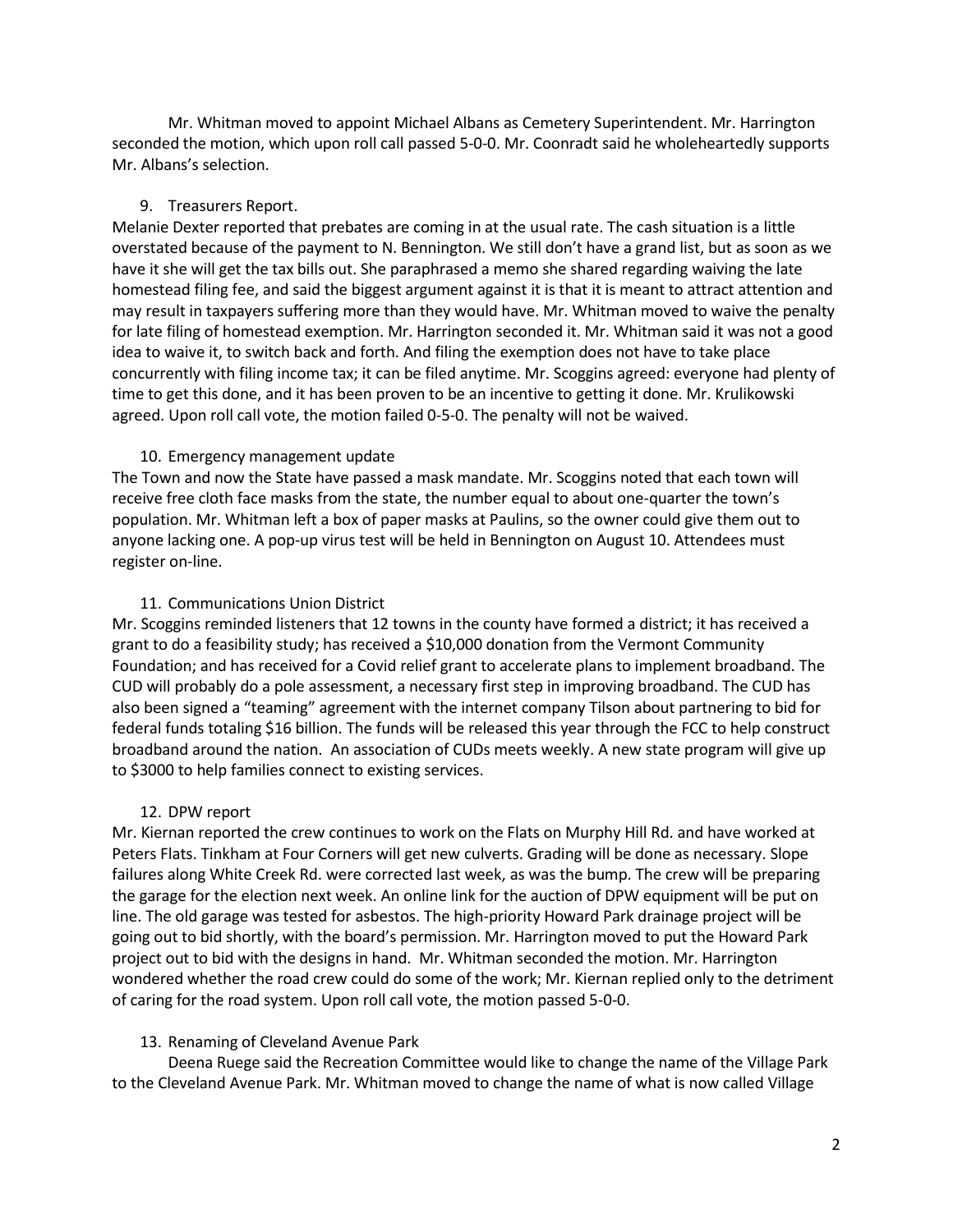Park to Cleveland Avenue Park. Mr. Harrington seconded the motion. Upon a roll call vote, the motion passed 5-0-0.

Ms. Ruege said she'd been contacted by a librarian from McCullough Library about holding a story time at Howard Park. She wondered if there was a limit on the number of people who could attend. Mr. Kiernan noted there would be no functioning bathrooms. He wondered if the Library had been turned down by other communities. Mr. Whitman moved to allow groups to use the Park as long as Mr. Kiernan is allowed to set the rules for use. Mr. Scoggins suggested the Board ask Mr. Kiernan to first devise rules for the use of the Park. Mr. Whitman withdrew his motion.

Ms. Ruege thanked the Norshaft Lions for their donated efforts in the Park.

### 14. New fire truck

The new truck should arrive next week and the trade-in will be shipped off to Missouri. Various items will be added to the new truck. All expenses will be totally reimbursed from reserve funds and by the sale of the old truck.

## 15. Proposal, no through trucks on Hawks Avenue

A citizen has complained to several state agencies that overweight vehicles are using the town road rather than driving to the new intersection at Route 67 at the old bank building. A weight ordinance could be imposed, as well as a No Through Trucks ordinance. Mr. Williams suggested that truckers would find other ways to avoid that route, such as Elm St. Mr. Kiernan suggested to the complainant the he and his neighbors consider a petition.

## 16. Other Business

Mr. Kiernan said he'd received a phone call request to rent the second floor of the firehouse, for 25+ people. He said he'd investigate that at the same time he looks into Howard Park and come up with proposed rules for building uses as well. At Mr. Whitman's request, Mr. Kiernan will find out from Bennington if, and if so why, Bennington turned them down.

Mr. Harrington said at West Mtn. Rd., by the apple orchard, a ditch needs cleaning.

Mr. Scoggins noted that the Board should be aware of the progress or lack thereof to expand RC on the west side of 7A. He said there are various opinions among Planning Commission members. At a recent meeting, the public attended in large numbers. Mr. Whitman said the meeting devolved into accusations that the Commission was not meeting its responsibilities to the democratic process rather than a discussion of the substance of the Select Board's proposal. Mr. Scoggins noted that the Select Board can move forward on its own if the Planning Commission is disinclined to act. Mr. Whitman was reluctant to proceed without the Commission, to override the Commission. Mr. Harrington said he thought the area was almost totally commercial now; if the Commission doesn't want to do it, he said, the Select Board should.

### 17. Action items

- Mr. Scoggins will talk with Mr. Barber, Mr. Krulikowski, and Mr. Harrington about a recent meeting with the N. Bennington water department.
- Mr. Kiernan will revisit the schedule and Mr. Kiernan will sign the engineering services agreement with Dufresne.
- Mr. Kiernan will issue RFPs for the Howard Park drainage project.
- Mr. Kiernan will devise suggested protocols for the use of the park and public spaces.
- Ms. Ruege will send Mr. Scoggins the list of volunteer tasks Norshaft has undertaken at Howard Park.